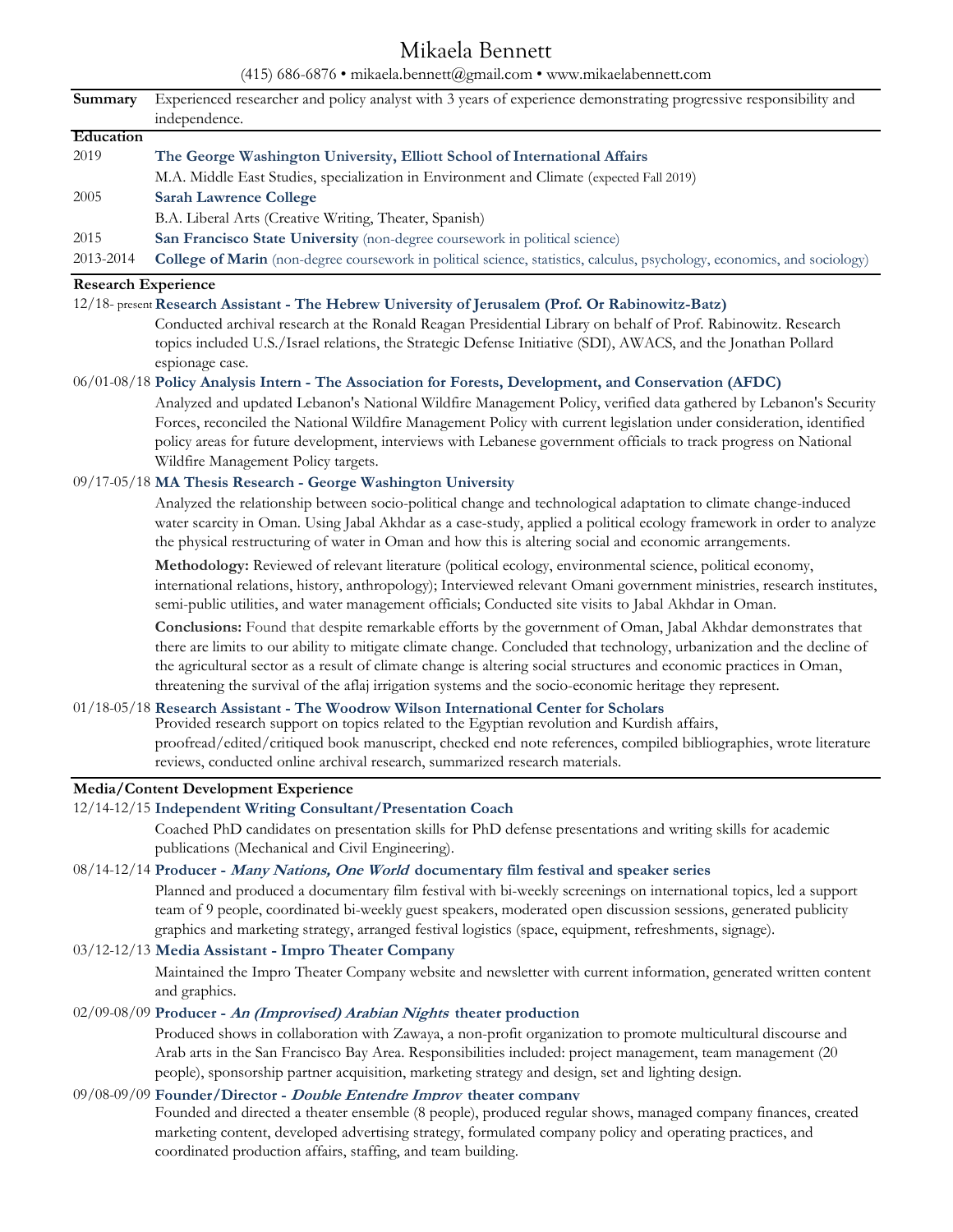#### 08/06-07/07 **Client Services Specialist - Reliance Capital Advisors**

Designed and managed the company website, served as liaison between clients and asset management firms, guided clients through capital management operations, drafted and implemented a client experience model.

#### 08/05-05/06 **Web Operations Auditor - Progressive Insurance**

Reported bi-weekly on static company website performance, affiliate compliance, internet security, brand infringement issues, online services, proofread Spanish website.

# **Administration Experience**

#### 11/12-05/13 **Administrative Assistant - UCLA Broad Stem Cell Research Center**

Purchased equipment for research labs and administrative offices, coordinated internal and external meetings (including catering, parking, AV setup, handouts), arranged guest travel and seminar itineraries, managed academic conference arrangements and day-of logistics, supported development with grant submission coordination, managed the Center's general phone line and e-mail inbox.

#### 06/12-11/12 **Administrative Assistant - Decurion Management**

Provided support for personal and business financial concerns for the Chairman of the Board (tax issues, LLC formation, loan refinancing, investment account monitoring, charitable donations, property management, etc.), arranged domestic and international executive travel, primary customer service contact for group sales and ticket exchange, coordinated meeting logistics, phone operator for entire family of companies, conducted new hire training.

#### 09/10-05/12 **Legal Assistant - Seldon & Scillieri**

Managed legal billing for an intellectual property law firm, maintained patent/trademark and litigation files, drafted correspondence and legal documents.

## 08/05-05/06 **Executive Assistant - Progressive Insurance**

Managed A-level executive business and personal calendar for the President of Progressive Direct, arranged extensive domestic and international travel, planned meetings and conferences, created expense reports, served as gatekeeper for the President's calls and appointments, maintained office equipment and supplies.

## **Instruction/Student Leadership Experience**

#### 08/14-12/14 **President - Model United Nations Club at College of Marin**

Fundraised, networked with regional Model UN associations, participated in Model UN Conferences, organized club trips to attend speakers/conferences, chaired club meetings (12 people).

#### 01/08-01/09 **Performer/Facilitator - BATS Improv/Young Audiences**

Performed and facilitated theatrical improvisation workshops for students K-12th grade students.

#### 01/08-01/09 **Teaching Assistant - BATS Improv**

Served as TA for adult classes in theatrical improvisation at various levels of training.

#### 09/03-05/04 **Teaching Assistant - Sarah Lawrence College Outreach Programs**

Co-led creative writing and theater workshops for 3rd-12th grade students.

### 01/02-12/02 **Teaching Assistant - UC Irvine Humanities Out There (HOT) Outreach Education Programs**

Co-led literature, history, and creative writing workshops for 4th-9th grade students.

## 07/99-08/99 **Counselor-in-Training - Point Reyes Summer Camp**

Supervised and mentored 2nd-9th grade students at an overnight environmental education program.

#### **General Skills**

Analytical Writing, Advocacy, Event Planning, Project Management, Negotiation, Production Management, Research Methods (Interviews, Participant Observation, Questionnaire/Survey Design), Archival Research, Grantwriting, RED Team Analysis

#### **Technical Skills**

ArcGIS, Adobe Photoshop, Basic HTML, Adobe Acrobat, Website Management, Database Management, MS Word/Excel/Powerpoint/Outlook, Social Media, Quickbooks, CMS (Wordpress, Wix), Lotus WordPro/Notes

## **International Experience**

**Professional Travel:** Lebanon, Oman, Jordan, Chile, Costa Rica, England **Personal Travel:** Israel, Peru, Argentina, Canada

**Languages** Arabic *(Advanced)* , Spanish (*Advanced-Low* ), Farsi (*Advanced-Low* ), Hebrew (*Basic* )

#### **Professional Presentations**

Bennett, M. & Kaye, J. (2018). *Desalination and Climate: How the Restructuring of Water is Shaping Oman* . Presentation at the annual Middle East Dialogue conference at Policy Studies Organization, Washington D.C.

#### **Awards and Scholarships**

- 2019 Presidential Management Fellowship (PMF) Finalist Class of 2019
- 2018 Aramex Fellowship/Stipend Elliott School Institute for Middle East Studies (\$6,000)
- 2018 Middle East Studies Capstone Award Elliott School Institute for Middle East Studies (\$1,000)